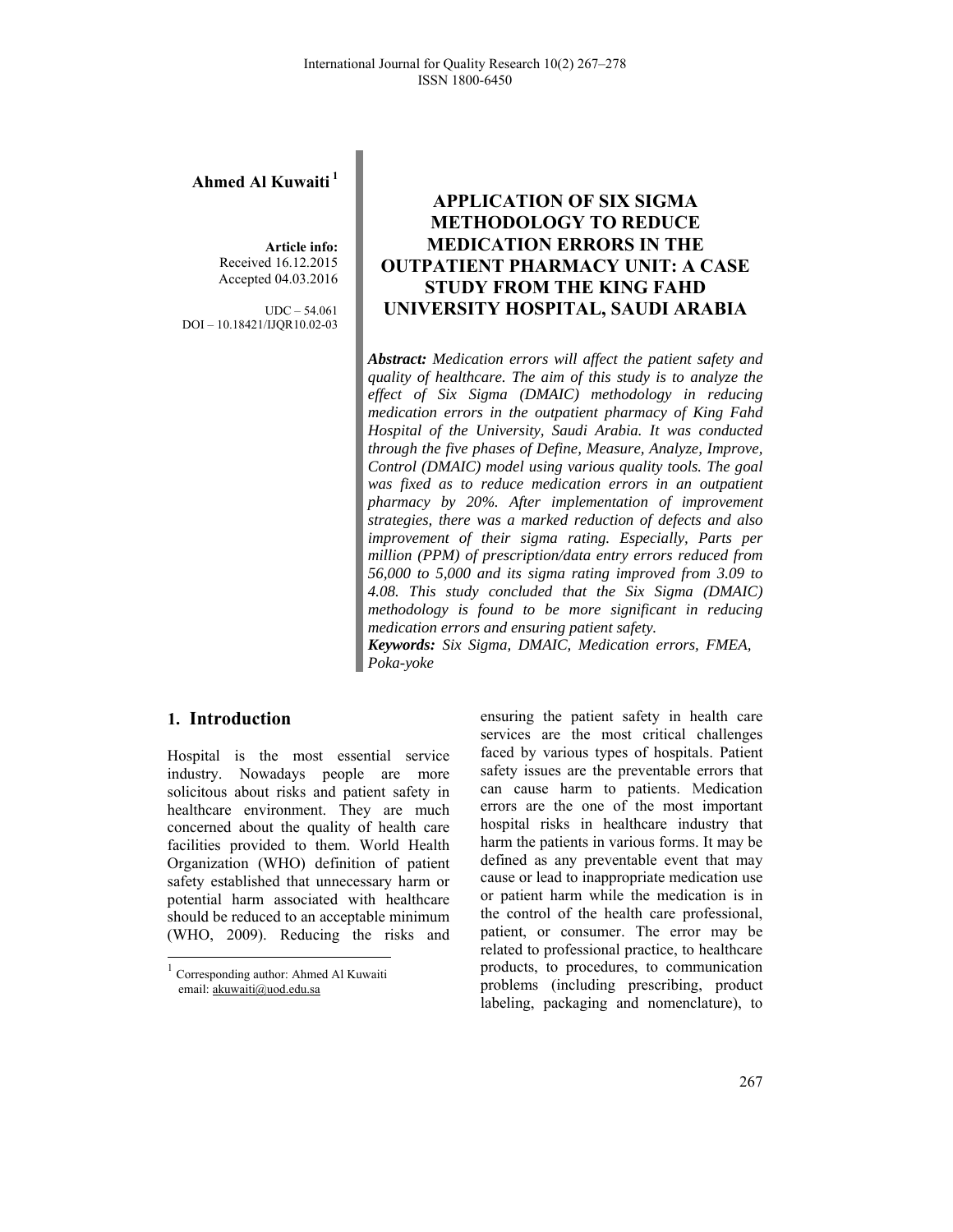

compounding, to dispensing, to distribution, to administration, to education, to monitoring and to the proper use of medications (NCCMERP, 2001).

A medical error occurs when a health care provider chooses an inappropriate method of care or improperly executes an appropriate method of care. Medical errors are often described as human errors in health care (Zhang *et al.*, 2008). A 2006 follow-up to the Institute of Medicine (IOM) study reported that medication errors are among the most common medical mistakes harming at least 1.5 million people every year. It also stated that 4,00,000 preventable drug-related injuries occur each year in hospitals, 8,00,000 in long-term care settings and roughly 5,30,000 among medicare recipients in outpatient clinics (The National Academy of Science, 2006). Medication errors can occur whileselecting a medicine, writing the prescription, manufacturing the formulation to be used, dispensing the formulation, administering the drug, monitoring therapy (Aronson *et al.*, 2009).

According to Ferner and Aronson (2006), there are four broad types of medication errors such as knowledge-based errors, rulebased errors, action-based errors, memorybased errors. Another study categorized the types of errors as prescription, dispensing or administration errors. Prescribing errors are defined as incorrect drug selection for the patient (Barber *et al.*, 2003). Prescriptions are the primary means of communicating medication information and instructions between prescribers and pharmacists (Kennedey *et al.*, 2011). Dispensing errors occur at any stage from the receipt of prescription slip to supply of drugs to the patient in pharmacy (Bohand *et al.*, 2009). Administration errors are the discrepancy which occurs between the drug received by the patient and the drug therapy intended by the prescriber (Gladstone *et al.*, 1995). Medication errors may be committed by both experienced and inexperienced staffs, including pharmacists, physicians, nurses, supportive personnel (e.g., pharmacy

technicians), students, clerical staff (e.g., ward clerks), administrators, pharmaceutical manufacturers, patients and their caregivers, and others (Manasse, 1989). Poor communication, improper documentation, illegible handwriting, inadequate nurse-topatient ratios, and similarly named medications are also known to contribute to this problem.

Medication errors contribute to adverse events that compromise patient safety and place a large financial burden on health systems (Roughead *et al.*, 2013). In addition to the financial costs, individual patients and their family memberswere also affected physically, emotionally and psychologically when errors occur (Deans, 2005). Therefore, the implementation of preventive or corrective measures to detect, prevent and eliminate the medication errors is essential to save the human life in health care service. Top level management personnel should give more attention to the incidence of medication errors during the processes of health care services. They should also execute a systematic and continuous evaluation to identify, report and eliminate the causes of medication errors. Measures such as computerized physician order entry (CPOE) technology, avoiding the use of abbreviations, symbols and dose designations, checking the medicines and their dosages in prescription order before administration, ensuring drugs are administered to the correct patient, doublechecking of medicines, etc. are widely used to prevent medication errors.

Through the application of quality improvement and safety measures in health care processes, we can reduce risks and ensure the patient safety. Apart from various measures or strategies, Six Sigma is a quality improvement program that relies heavily on statistical analysis of data. It measures quality in terms of defect rates and it should not more than 3.4 defects per million opportunities (DMPO). In Six Sigma methodology, DMAIC (Define-Measure-Analyze-Improve-Control) is the commonly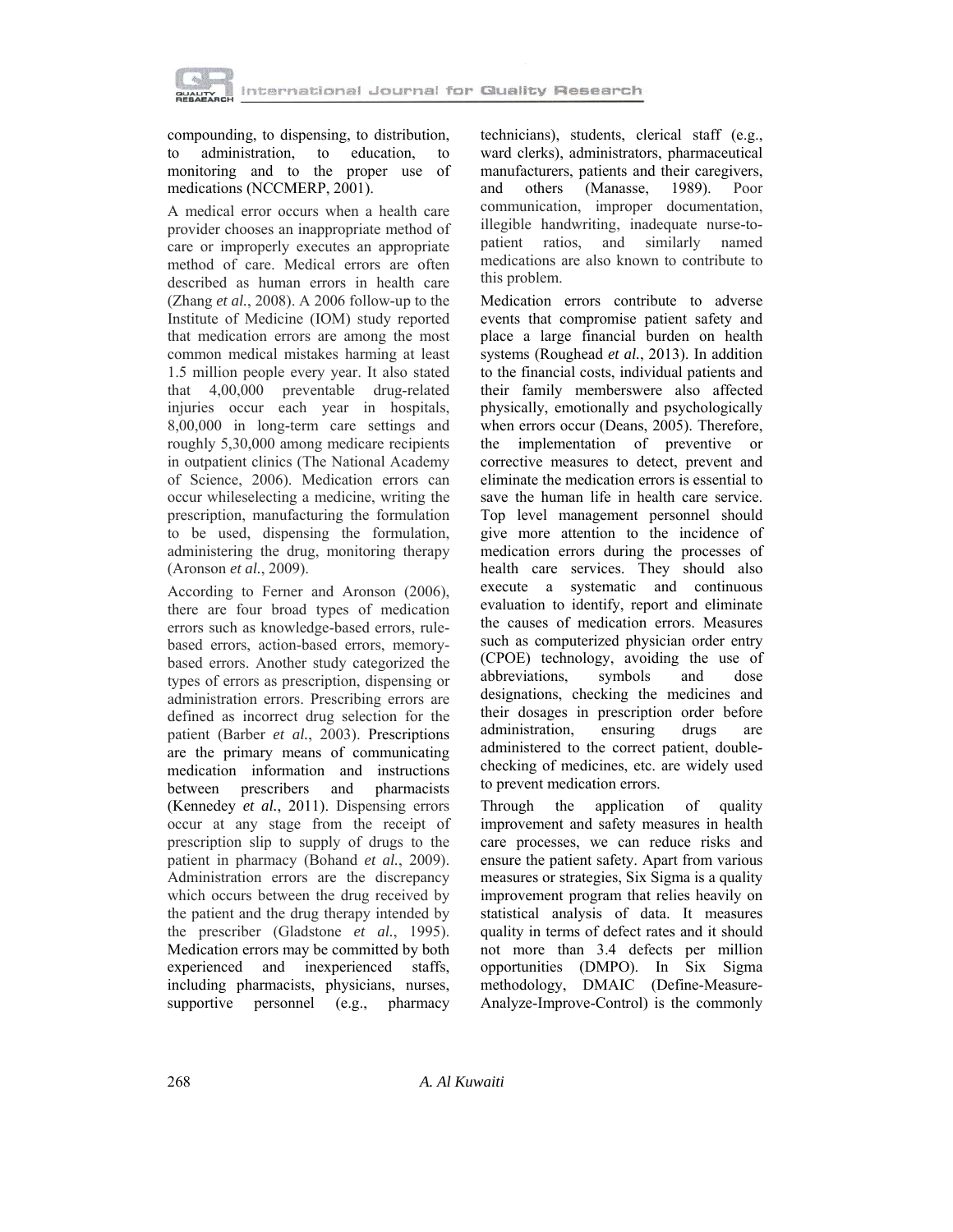

used method which involves five stages: To Define opportunities, To Measure performances, To Analyze opportunity, To Improve performances and To Control performances. It is based on original Plan-Do- Check-Act cycle (PDCA) (Stoiljkovic *et al.*, 2010). By means of DMAIC methodology, external nonconformances were reduced in several categories of medication errors such as wrong-drug selection (33%), wrong directions (49%), and SALA errors (69%). Control charts demonstrated evidence of sustained process improvement and actual reduction in specific medication error elements. (Castle *et al.*, 2005). Therefore the objective of the current study is to analyze the effect of implementing Six Sigma DMAIC methods in reducing medication errors in the outpatient pharmacy of King Fahd Hospital of the University, Saudi Arabia.

## **2. Methodology**

### **2.1. Study setting**

This study was conducted in outpatient pharmacy of the King Fahd Hospital of the University (KFHU), Saudi Arabia during the year of 2014. It is mandatory to reduce the risk of medication errors that occurs within the prescription dispensing process. In KFHU, the research team forge ahead with full efforts to reduce medication errors thereby increase patient satisfaction, create

safe environment and save human life. A multidisciplinary team was formed consisting of pharmacists, technicians, information technology and administrative staffs. Accordingly, several approaches have been explored and Six Sigma DMAIC approach has been finally selected to reduce medication errors in the outpatient pharmacy of King Fahd Hospital of the University. Quality tools and strategies adopted in each phase of DMAIC to reduce the risk of medication errorsare described below.

### **2.2. Define phase**

The first step in the define phase of the project was to identify the process that needs an improvement. For this study, the nature of the problem was determined to be that medication errors occurred frequently in the pharmacy causing rework and increased waiting time of the customers.The goal of this study wasfixed as to reduce medication errors in an outpatient pharmacy by 20%. Then, the voice of customers' analysis was carried out in order to know the requirements of the customers at the outpatient pharmacy. The research team considered the customer's requirements as critical-to-quality (CTQs) characteristics of the process andalso identified both internal and external customers to the prescription dispensing process. The external customer in this process is the patient who is receiving the finished prescription from the pharmacy.

**Table 1.** Summary of responses of the voice of customer with respect to priority category

| <b>Type of Customer</b> | <b>Voice of Customer</b>                               | <b>Priority</b> |  |
|-------------------------|--------------------------------------------------------|-----------------|--|
|                         |                                                        | categorization  |  |
| External                | Long Processing time                                   | Medium          |  |
| Internal                | Difficulty to understand the handwriting that requires | High            |  |
|                         | frequent clarification                                 |                 |  |
| Internal                | Missing Information ( <i>i.e.</i> Dosage etc.)         | High            |  |
| Internal                | Answering the phones makes me forget what I have       | High            |  |
|                         | done and what I still need to do.                      |                 |  |

In order to measure the external voice of the customer, the research team reviewed the patient satisfaction survey results and its comments. The majority of those comments were related to prolonged waiting time in the pharmacy which may be a result of the rework associated with the medication errors occurred in the pharmacy. Likewise to assess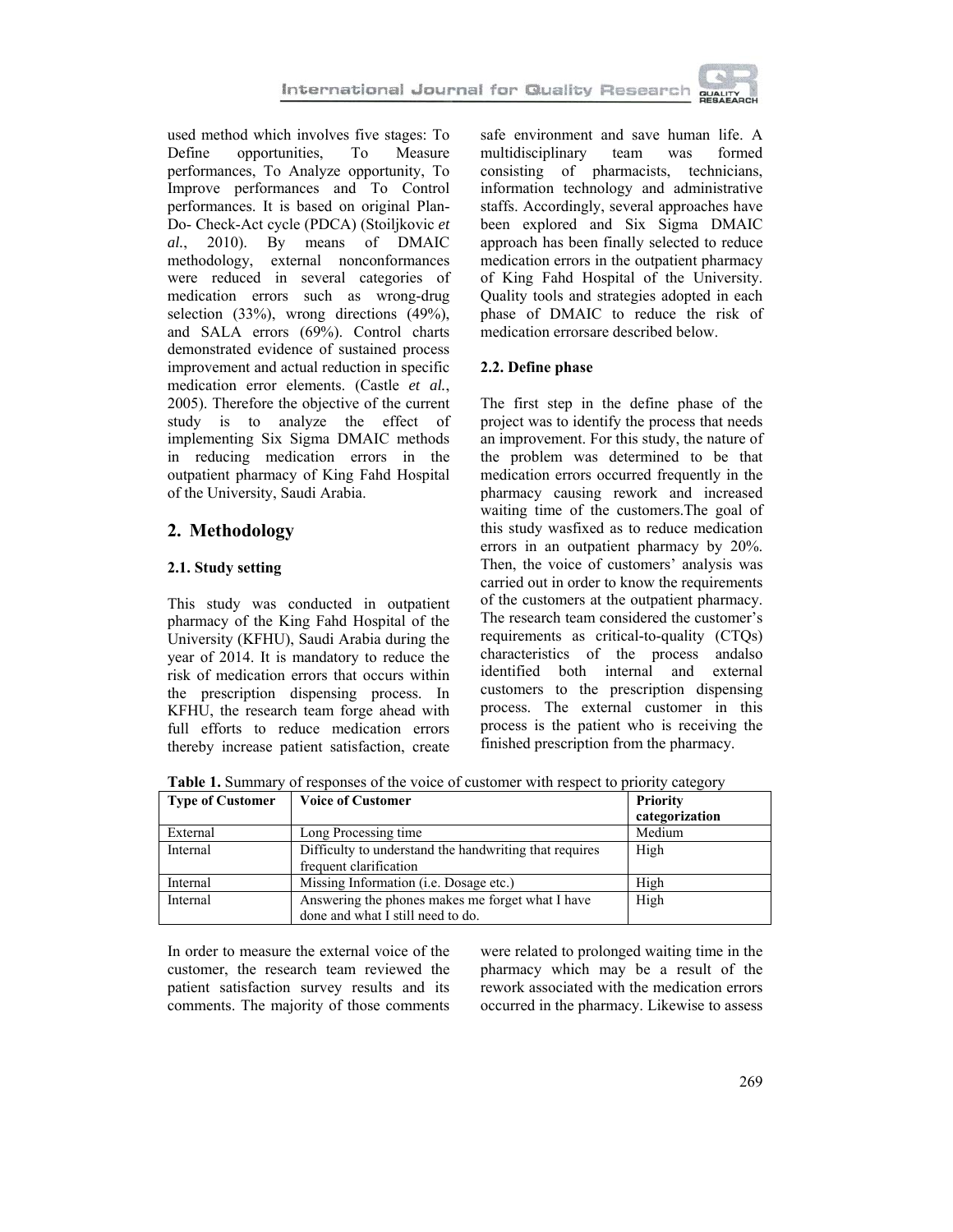

the voice of the internal customer, a survey was distributed to the pharmacy staff. A summary of the responses of the Voice of customer (VOC) is shown on the following table 1. As a next step, the research team evaluated the prescription dispensing process to create a Suppliers-Inputs-Process-Outputs-Customers (SIPOC) diagram for the pharmacy and it is depicted in table 2.

| <b>Suppliers</b>                                                                                               | Inputs                                                                        | <b>Processes</b>                                                                                                                   | Outputs                                            | <b>Customers</b>                                                  |
|----------------------------------------------------------------------------------------------------------------|-------------------------------------------------------------------------------|------------------------------------------------------------------------------------------------------------------------------------|----------------------------------------------------|-------------------------------------------------------------------|
| • Patients<br>$\bullet$ Pharmacy<br><b>Staff</b><br>• Physicians<br>• Nurses<br>$\bullet$ Drug<br>• Wholesaler | Prescriptions<br>$\bullet$<br>Medications<br>٠<br>Patient<br>٠<br>Information | <b>Steps</b><br>Prescription Intake<br>Prescription Entry<br>Prescription Production<br>Prescription<br>Verification<br>Dispensing | • Prescription<br>labels<br>• Patient<br>Education | • Patients<br>• Families<br>$\bullet$ HealthCare<br>professionals |

**Table 2.** SIPOC diagram showing the prescription dispensing process

So, this study is aimed to reduce medication errors in the outpatient pharmacy by 20% and to enhance patient safety.

### **2.3. Measure phase**

In Measure phase, a data collection sheet was created to obtain the baseline data in the outpatient pharmacy and to identify what types of medication errors were occurring and at which process step the medication errors occurs within prescription dispensing process. During data collection process, a total of 250 prescriptions was taken as sample and reviewed for medication errors. The other key elements documented during baseline data collection were the process step where the error occurred (i.e. data entry, pharmacist verification, etc.), the type of error (i.e. wrong drug, wrong directions, etc., drug class (high alert vs. non-high alert), and whether or not the prescription was for a compounded medication. Out of those prescriptions audited (N=250), the number of defects found and its corresponding sigma rating is depicted in the table 3.

**Table 3.** Initial process capability data of medication errors reported in the pharmacy outpatient department

| <b>Type of Risk</b>                                     | <b>No of Samples</b><br>tested<br>(Opportunities) | No of<br><b>Defects</b><br>(Defects) | DPU   | Yield<br>$(1-DPO^*$<br><b>100</b> | <b>PPM</b> | Sigma<br>Level |
|---------------------------------------------------------|---------------------------------------------------|--------------------------------------|-------|-----------------------------------|------------|----------------|
| Prescription/ data<br>entry error                       |                                                   | 14                                   | 0.044 | 94.4%                             | 56,000     | 3.09           |
| Medication<br>available with<br>manufacturers<br>defect | 250                                               | 09                                   | 0.036 | 96.4%                             | 36,000     | 3.60           |
| Medication not<br>properly labeled                      |                                                   | 08                                   | 0.020 | 96.8%                             | 32,000     | 3.35           |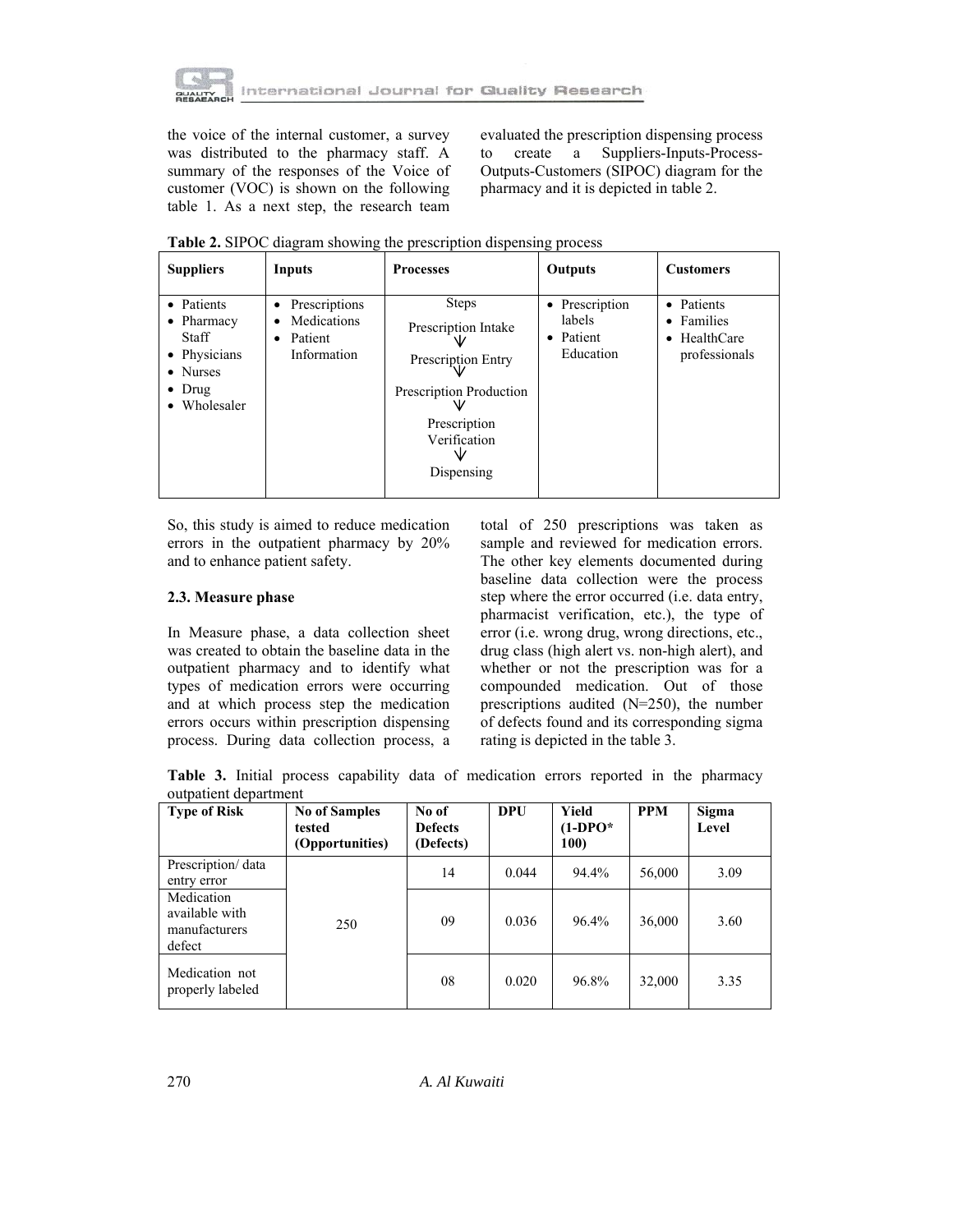

Table 3 showed that number of defects found in prescription/data entry error, medication available with manufacturers defect, medication not properly labeled are 14, 09, 08 out of 250 prescriptions respectively and corresponding parts per million (PPM) for the types of risks/errors are 56,000, 36,000 and 32,000 with sigma rating of the process as 3.09, 3.60 and 3.35.

#### **2.4. Analyse phase**

In measure phase, types and number of errors that occurred during the process and its sigma rating were collected as baseline performance. But it is critical to analyze the process in order to fix the source where high medication errors occur. During data analysis, the type of errors gathered during the measure phase was arranged in descending order to create a Pareto Chart. A Pareto chart is used to highlight the most

common source of defects or the most frequently seen defect out of data collected. The Pareto diagram showed that majority of the errors occurred during the data entry process step. Further analysis was carried out to break down the data entry errors further down into five various categories of errors (Figure 1).

Pareto analysis showed that 33% of the errors are related to wrong patient selection during the data entry process, 27% of the errors are related entering wrong medications and 20% of errors are related to wrong prescription readings. All these types of error that occur at the point of data entry are mainly due to incorrectly inputting information in the computer system. Specifically, the employees perform this process manually by reviewing the original prescription and duplicate its information while processing the prescription.



5-Wrong Patients; 4-Wrong Medications; 3-Wrong prescriptions; 2-Wrong strength; 1-Wrong Physician Selection **Figure 1.** Pareto chart showing various categories of medication errors noted in the hospital

Further, a Failure Mode and Effects Analysis (FMEA) were conducted to locate the key risks within the process and is shown in table 4 (Appendix). Failure mode effects analysis (FMEA) has been used for many years in various industries to identify, anticipate and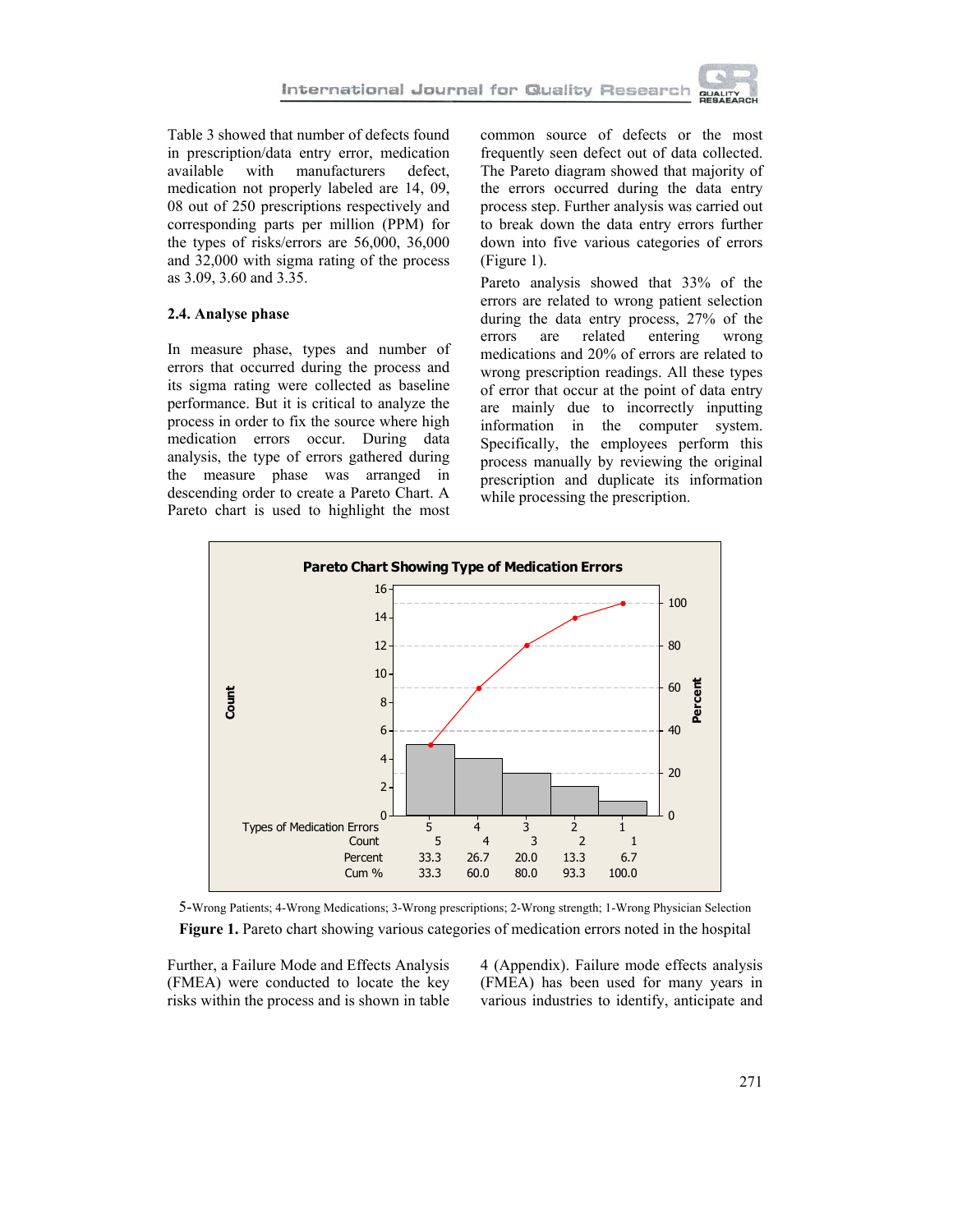

remedy steps in a process that are likely to lead a failure (Benjamin, 2003). It is conducted based on experience with a process and assesses the failure modes and their impact on the system. It helps the research team to prioritize the risks and also develop the action plans to reduce those risks. Specifically, the FMEA focused on the types of errors that could happen within the prescription dispensing process and through that the team assessed the potential failures (types of errors that could occur) and scored according to a rating system to give each one a risk priority number (RPN). The rating system is based on three indicators; Occurrence, Severity, and Detection. The RPN is derived from multiplying each indicator together. The higher the RPN value, the greater the concern for that potential failure and action plan should be focused. After determining the RPN values, actions plans were framed along with responsibility and dates for implementation. At the very least, the action had been attempted to minimize the severity of the failure, reduce the occurrence of the failure and improve the detectability. The FMEA for the outpatient pharmacy listed all the potential failures or opportunities for medication errors to occur. From all the potential failures (medication errors) that could occur, highest RPN were associated with the data entry function in the prescription dispensing process. Specifically, the three highest ranked failure modes were related to typing incorrect information into the pharmacy computer system potentially leading to severe implications if the error reached the patient. After completing the FMEA, it has been observed that there is need to improve the data entry process step and an appropriate improvement strategy needs to be devised.

### **2.5. Improve phase**

The Improve phase mainly involves brainstorming potential solutions with the research team and a focus team from the pharmacies for selecting the best risk reduction opportunities, testing and evaluating the implemented actions. By including employees from the pharmacy, the risk reduction strategies would be more likely accepted by the frontline staff due to the fact that the ideas came from their peers as well.

Based on the results gathered from the FMEA, following action plans have been formulated and implemented in the outpatient pharmacy viz.

1) A unique identifier such as 'Patient code number' for each patient has been developed and implemented across the hospital. Also, the date of birth of the patients also used as one of the additional identifier for cross checking before entering pharmacy prescriptions in to the computer

2) All the physicians were provided with name seal indicating his or her name in legible manner and all the physicians are advised to use it while prescribing the drugs in pharmacy order sheet.

3) An barcode scanning of prescription label is provided and the data entry operators are provided with appropriate training to use it. An appropriate policy and procedure has been developed and operationalized in the outpatient pharmacy department to guide the work process in an effective and efficient manner.

4) An acceptable taut time is developed for each process of operation related to entering the pharmacy prescriptions.

5) Standardize and implement appropriate training program to reflect past experiences with medication errors and lessons learned.

6) Implement and operationalize 5S methodology to standardize workflow in the pharmacy and eliminate unnecessary downtime and wait time by the data entry physicians. The main purpose for completing the 5S was to find a place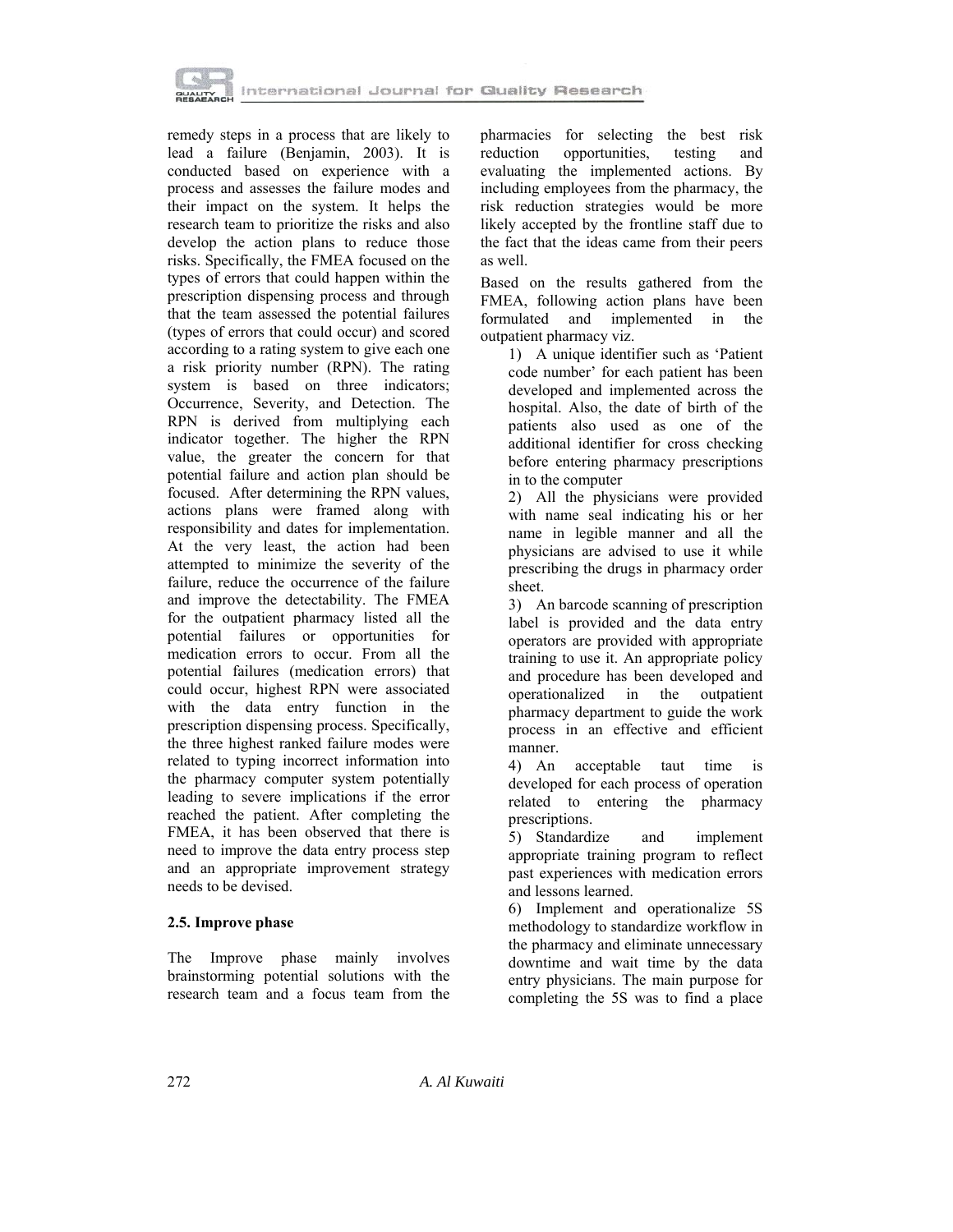

for everything and to maintain everything in its place. Accordingly, the research team observed the process and identified ways to improve the data entry station in the prescription dispensing process. In this regard, an orientation program on 5S methodology had been provided to all the stakeholders involved in this process.

After implementation of all the improvement strategy for the period of 03 months, the research team assessed final process capability since it helps to determine how well a process can produce an acceptable product or service in the department and it is shown in table 5.

**Type of Risk No of Samples tested No of Defects (Defects) DPU Yield**   $\begin{array}{|c|c|c|c|}\n\hline\n\text{Yield} & \text{PPM} & \text{Sigma} \\
\hline\n\text{(1-DPU*100)} & \text{PPM} & \text{Level}\n\end{array}$ **Level**  Prescription/ data entry error 200 1 0.005 99.5% 5,000 4.08 Medication available with manufactures defect 2 0.010 99% 10,000 3.83 Medication not properly labeled  $\begin{vmatrix} 1 & 1 & 0.005 & 99.5\% \\ 99.5\% & 5,000 & 4.08 \end{vmatrix}$ 

**Table 5.** Process capability data of medication errors reported in the pharmacy outpatient department after implementation of improvement strategy

Table 5 showed that number of defects found in prescription/data entry error, medication available with manufacturers defect, medication not properly labeled are 01, 02, 01 out of 200 prescriptions respectively and corresponding parts per million (PPM) for the types of risks/errors are 5,000, 10,000 and 5,000 with sigma rating of the process as 4.08, 3.83 and 4.08. While comparing process capability at the beginning and end of the study, the research team was able to show leadership and frontline staff that the implemented improvement strategies had a positive impact for theorganization. Also by measuring the process capability, the research team was able to determine if the changes made will meet the customer expectations.

### **2.6. Control phase**

The purpose of control phase is to sustain the improvements obtained in the pharmacy prescription dispensing process. During the control phase, the investigators developed an overall control plan that describing the

required performance measures to achieve quality services and it is enclosed in table 6. The control plan will be maintained by the process owner (Pharmacy department head or supervisor) and the pharmacy staffs to make sure that the improvements made are maintained. Through this control plan, the new process can be monitored to verify sustainability. As a measure to sustain the obtained improvements, the research team utilized a mistake proofing technique so called; "Poka-yoke" to make change to a process, activity or workstation so that it cannot produce a defective product or services. Accordingly, the research team incorporated a few changes into the prescription dispensing process and prevented errors from occurring at data entry. Quality has been incorporated at the source, principally at the pharmacy. This means the right medication with the right dose for the right patient is prepared and delivered to the medication room. By doing this, errors like wrong drug and wrong dose could be prevented. The mistake proofing process that assists in decreasing the errors at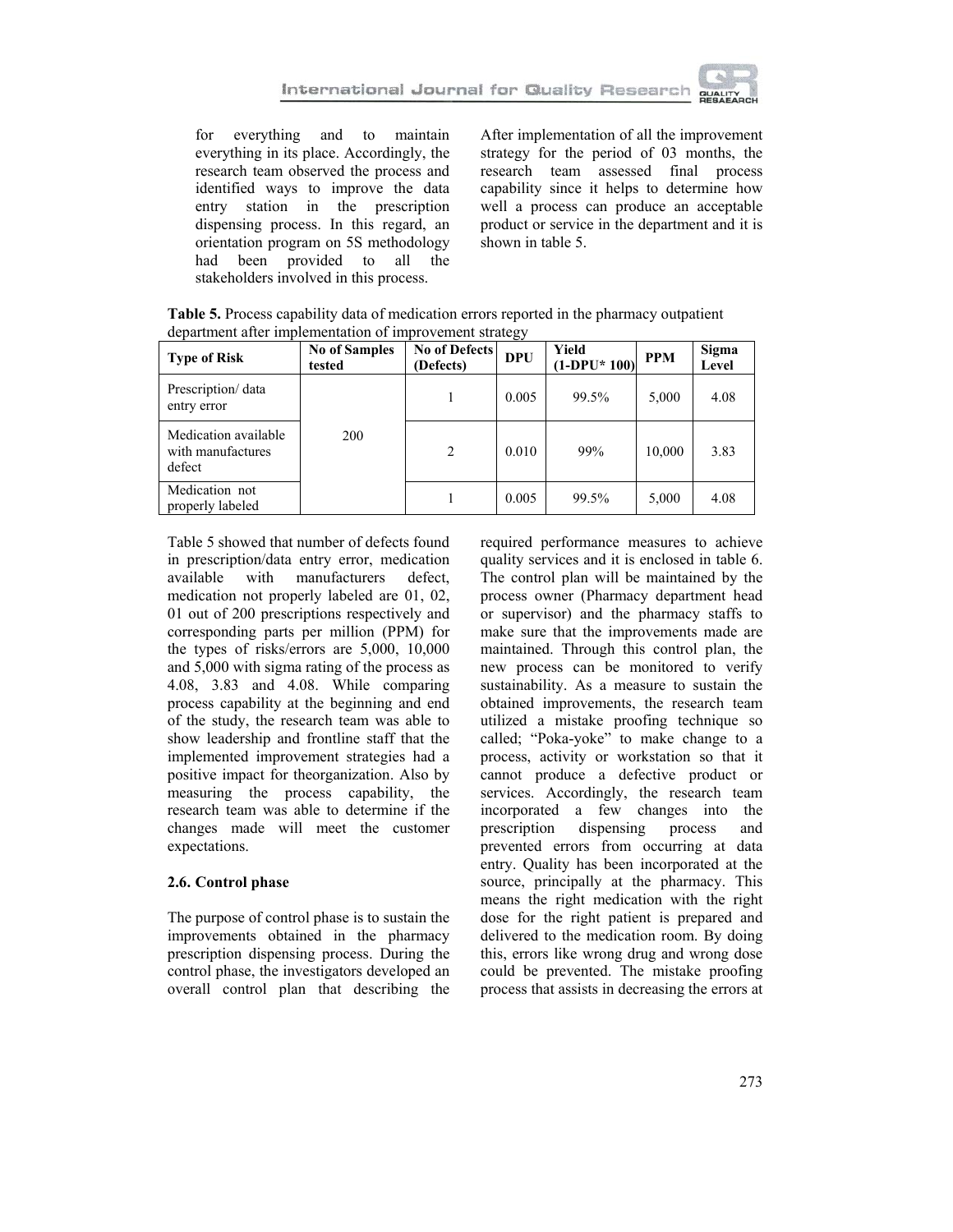

the point of data entry in the pharmacy dispensing process is the use of electronic prescriptions. Since medication errors are the most common cause of preventable injuries in healthcare, electronic prescriptions can help to reduce the number of errors associated with transcription at the point of data entry. Electronic prescriptions are automatically transmitted from the prescriber to the pharmacy computer system. Once the prescription is in a queue in the pharmacy, the data entry technician just needs to accept the prescription and it is automatically generated in the patient's profile. This process is similar to computer provider order entry (CPOE) seen in some hospitals for inpatient medication prescribing.

| Process Name: Prescription Dispensing |                            |                       |                                       |                          | Date:                             |
|---------------------------------------|----------------------------|-----------------------|---------------------------------------|--------------------------|-----------------------------------|
| Process Owner: Pharmacy Manager       |                            |                       | <b>Audit Frequency:</b>               |                          |                                   |
| <b>Process Step</b>                   | Data<br><b>Description</b> | Sample<br><b>Size</b> | <b>Frequency of</b><br><b>Measure</b> | Person(s)<br>responsible | <b>Place of</b><br>Recording      |
| Data Entry                            | Medication<br>Errors       | 30                    | Weekly                                | Production<br>Pharmacist | <b>Patient Safety</b><br>Registry |
| Production                            |                            |                       |                                       | Pharmacist               |                                   |
| Pharmacist<br>Verification            |                            |                       |                                       | Pharmacist               |                                   |
| Prescription<br>Pick-up               |                            |                       |                                       | Pharmacy<br>Technician   |                                   |

**Table 6.** Control plan for the outpatient pharmacy dispensing process

Moreover, the pharmacy personnel should be oriented and trained to check medications labels and storage location. They should also remove expired, deteriorated, and recalled drugs. If not removed, medication might be administered to patients, which could increase a chance of patient harm. A monthly audit should be established and the records kept in the pharmacy.

# **3. Discussion**

This study is the documentation of the effect of Six Sigma (DMAIC) methodology in reducing the medication errors in the outpatient pharmacy of King Fahd University Hospital, Saudi Arabia. This study was carried out for the period of three months. A medication prescribing error is defined as "a prescribing decision or prescription writing process that results in an unintentional, significant reduction in the probability of treatment being timely and effective or increase in the risk of harm, when compared with generally accepted

practice" (Dean *et al.*, 2000). In this study, DMAIC was applied in five phases such as Define, Measure, Analyze, Improve, and Control. During define phase, the goal of the study was set to reduce medication errors in an outpatient pharmacy by 20%. Through the voice of customers' analysis, specifications of the customers at the outpatient pharmacy were gathered as critical-to-quality (CTQs) characteristics of the process and reported that prolonged waiting time is the major issue which might results from the rework associated with the medication errors in the pharmacy. The research team evaluated the prescription dispensing process and explained with SIPOC diagram. In measure phase, about 250 prescriptions were reviewed for various errors. Process capability showed that number of defects found in prescription/ data entry error, medication available with manufactures defect, medication not properly labeled are 14, 09, 08 respectively and their corresponding parts per million and sigma rating of the process are 56,000 (3.09),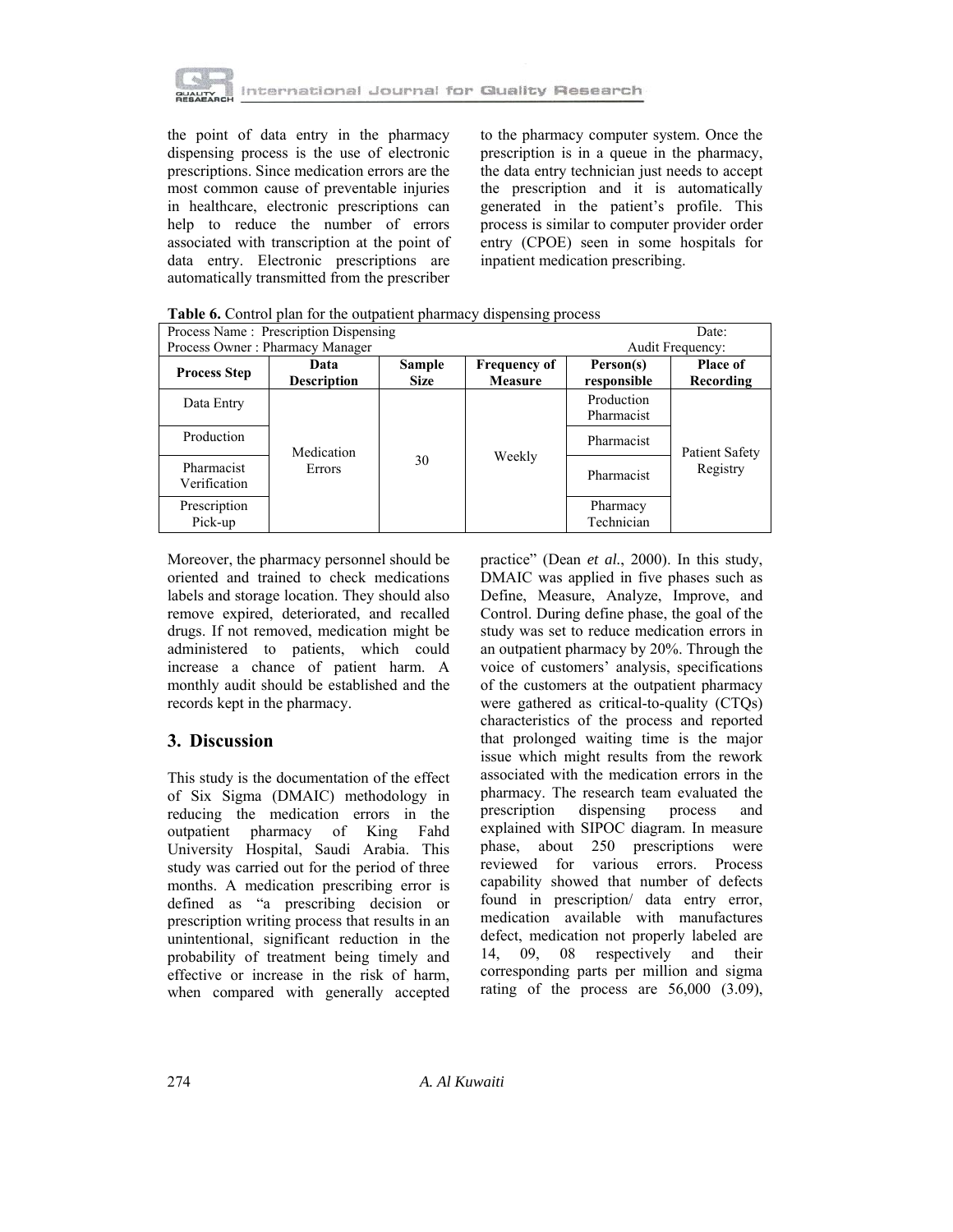

### 36,000 (3.60) and 32,000 (3.35).

A Pareto chart analysis revealed that 33% of the errors are related to wrong patient selection during the data entry process, 27% of the errors are related entering wrong medications and 20% of errors are related to wrong prescription readings. Among these errors, wrong patient selection during the data entry process showed the high percentage of occurrence and it may be due to incorrect input information in the computer system by pharmacy staffs. This findings were supported by a study (Lambert *et al.*, 2010) stated that 14,247 cases of wrong drug errors happen every day in United States and most of them were caused by a wrong patient selection error. Wrong patient selection may be a result of either a slip or a mistake. It is a slip if the clinician accidentally selects the patient in an adjacent row or hits the wrong number key when entering a patient ID number (Thimbleby and Cairns, 2010). Slips are more frequent when the text is hard to read or small buttons are hard to select. Mistakes are more frequent when two patients are listed with the same first and last name (McCoy *et al.*, 2013) or inconsistent medical record numbers (from different data sources). In one study, it was reported that the most common form of prescription error as writing the wrong dose (Dean *et al.*, 2002). According to Audit Commission (2001), the most common errors on prescription charts were writing the patient's name incorrectly and writing the wrong dose, which together accounted for approximately 50% of all errors in six oxford hospitals.

Further, a FMEA analysis was conducted to study the potential risks of the process and helps to identify why a process fails and how those failures can lead to defects. By using FMEA analysis, the research team prioritized the risks and developed the action plans in order to reduce it. In continuation, potential failures were assessed and provided each with a risk priority number (RPN). The higher the RPN value, the greater the concern for that potential failure and where

action plan should be focused. Out of all the potential failures (medication errors), highest RPN were associated with the data entry function in the prescription dispensing process. Specifically, the three highest ranked failure modes were highly related to typing incorrect information into the pharmacy computer system which leads to severe implications if the error reached the patient. After completing the FMEA, it has been observed that there is a need to improve the data entry process step and an appropriate improvement strategy needs to be devised. Based on the results of FMEA, following action plans have been formulated and implemented in the outpatient pharmacy department such as considering the date of birth along with patient code number to identify the patient (Grissinger, 2008), providing the physician's seal, barcode scanning (Aronson, 2009), implementing the appropriate policy and procedures, developing acceptable taut time, implementing training programs and 5S methodology in pharmacy.

After implementation of all the improvement strategies for the period of three months, the research team assessed final process capability to know the impact of them on the process. The results showed that number of defects decreased on each type of risk or error and there is an improvement in sigma rating of the process. By comparing process capability at the beginning and end of the study, the research team concluded that improvement strategies implemented by leadership and frontline staff had a positive impact for the organization. The results showed that the reduction of parts per million in prescription/data entry error was from 56,000 to 5,000 PPM, in medication available with manufacturers defect was from 36,000 to 10,000 PPM, in medication not properly labeled was from 32,000 to 5,000 PPM and correspondingly the sigma rating (considering 1.5 σ shift) for prescription/data entry error, medication available with manufactures defect, medication not properly labeled has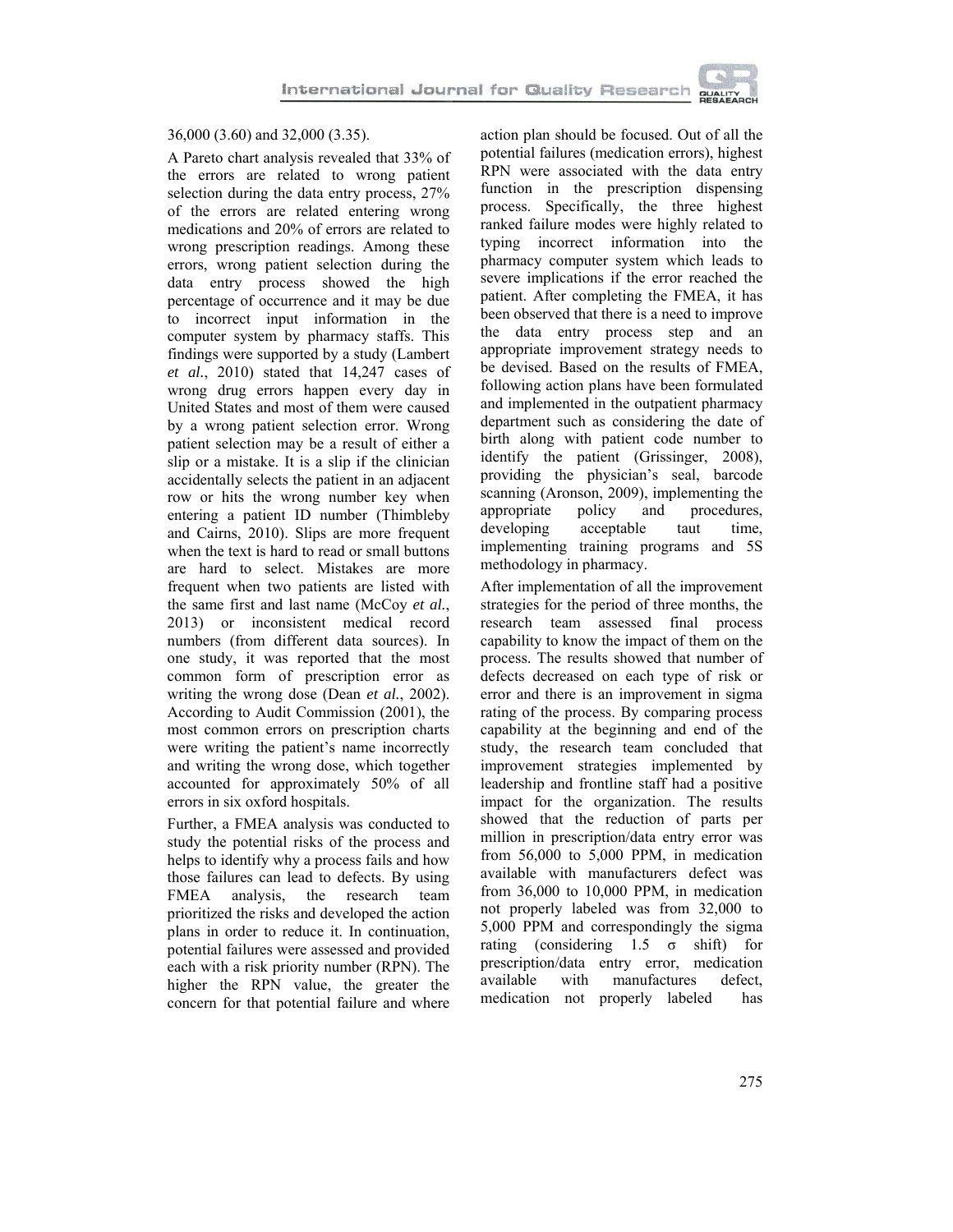

improved from 3.09, 3.60, 3.35 to 4.08, 3.83, 4.08 respectively. These findings were validated by a case study which reported that there was some improvement in dispensing errors, about 230 errors per million by using Six Sigma (DMAIC) methodology (Chan, 2004). Where in another study, DMAIC was used to reduce medication errors and in addition Quality function deployment (QFD) was applied for designing a standard medication order process for all hospital units to use. Chart audits showed the improvement of percentage of order entry errors by 90% to less than 0.04 errors per bed every month after the process changes (Benitez *et al.*, 2007).

Poka-yoke is the Japanese word means "avoid mistakes". The essential idea is to design processes in such a way that mistakes are impossible to make or at least easily detected and corrected (Yang and El-Haik, 2003). In control plan, the research team made few changes in the prescription dispensing process by using poka-yoke technique in order to prevent errors at data entry. Accordingly, electronic prescriptions were followed to reduce medication errors associated with transcription at the point of data entry. Once the prescription is automatically transmitted from the prescriber to the pharmacy computer system, the data entry technician accept it and it is automatically generated in the patient's profile. This process is similar to computer provider order entry (CPOE) which is used in some hospitals for inpatient medication prescribing. Some authors stated that computerized prescribing systems, bar-coded medication systems, and cross checking by others (for example, pharmacists and nurses) can help to seize such errors (Agarwal *et al.*, 2007).

## **4. Conclusion**

This study of implementation of Six Sigma DMAIC methodology showed a marked reduction of medication errors in the outpatient pharmacy department. By taking into consideration, number of defects found in prescription/data entry error, medication available with manufactures defect, medication not properly labeled were reduced and correspondingly the sigma rating (considering 1.5 σ shift) has improved from 3.09, 3.60, 3.35 to 4.08, 3.83, 4.08. Specifically, the prescription/data entry error has reduced significantly which is demonstrated through the consistent and concomitant improvement of sigma rating. Also, a control plan has been developed to sustain these improvements. By reducing the medication errors, problems such as adverse drug reactions, unnecessary hospitalization, disability or death, rework, increased waiting time of patients/attenders, legal issues, cost of patient care were reduced and there will be an improvement in patient safety and frontline staff productivity.

**Acknowledgment:** This study is funded by the Deanship of Scientific Research, University of Dammam in the year 2014. The author expresses his gratitude to the Deanship of Scientific Research, University of Dammam for funding this project. The author expresses special thanks to Dr Arun Vijay Subbarayalu, Assistant Professor, University of Dammam for his help in completing this research work. Finally, he also thank all the team members of the directorate of Quality and Patient safety, King Fahd Hospital of the University, Al Khobar, Saudi Arabia for their support to complete this research study.

# **References:**

Agrawal, A., Wu, W., & Khachewatsky, I. (2007). Evaluation of an electronicmedication reconciliation system in inpatient setting inan acute care hospital. *Studies in Health technology and Informatics*, *129*, 1027–31.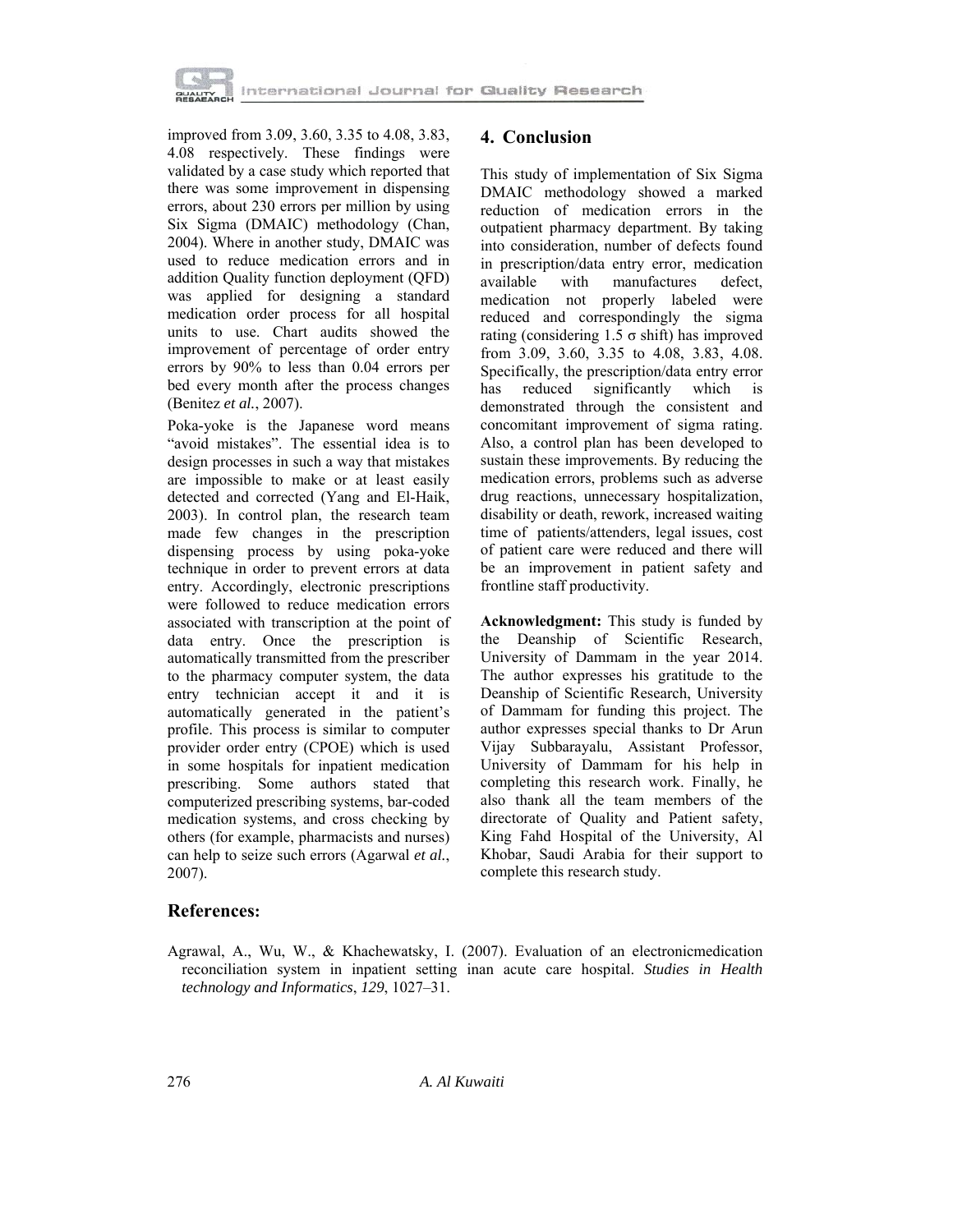

- Aronson, J. (2009). Medication errors: what they are, how they happen, and how to avoid them. *QJM: An International Journal of Medicine*. *102*, 513-521. doi:10.1093/qjmed/hcp052
- Audit Commission. (2001). *A Spoonful of Sugar—MedicinesManagement in NHS Hospitals.* London: AuditCommission.
- Barber, N., Rawlins, M., & Franklin, B.D. (2003). Reducing prescribing error: Competence, control and culture. *Quality & Safety in Health Care*, *12*, 129–132.
- Benitez, Y., Lesile, F., Carolyn, H., & Debra, T. (2007). Hospital reduces medication errors using DMAIC and QFD. *Quality Progress*, *40*(1), 38-45.
- Benjamin, D.M. (2003). Reducing medication errors and increasing patient safety: Case studies in clinical pharmacology. *Journal of Clinical Pharmacology*, *43*, 768-783.
- Bohand, X., Simon, L., Perrier, E., Mullot, H., Lefeuvre, L., & Plotton, C. (2009). Frequency, types, and potential clinical significance of medication-dispensing errors. *Clinics*, *64*(1), 11- 6.
- Castle, L, Ellen Franzblau-Issac, R.N., Paulsen, J. (2005). Using six sigma to reduce medication errors in a home-delivery pharmacy service. *Journal on Quality and Patient Safety*, *31*(6), 319-324.
- Chan, A.L.F. (2004). Use of six sigma to improve pharmacist dispensing errors at an outpatient clinic. *American Journal of Medical Quality*, *19*(3), 128-131.
- Dean, B., Barber, N., & Schachter, M., (2000). What is a prescribing error? *Quality in Healthcare*. 9, 233-237.
- Dean, B., Schachter, M., Vincent, C., & Barber, N. (2002). Prescribing errors in hospital inpatients: their incidence and clinical significance. *Quality and Safety in HealthCare. 11*, 340-344.
- Deans, C. (2005). Medication errors and professional practice of registered nurses. *Collegian*, *12*(1), 29-33.
- Ferner, R.E., & Aronson, J.K. (2006). Clarification of terminology in medication errors: definitions and classification. *Drug Safety*, 29, 1011–1022.
- Gladstone, J. (1995). Drug administration errors: a study into the factors underlying the occurrence and reporting of drug errors in a district general hospital. *Journal of Advanced Nursing*. 22, 628–37.
- Grissinger, M. (2008). Oops, sorry, wrong patient!: Applying the joint commission's "twoidentifier" rule goes beyond the patient's room. Pharmacy and Therapeutics: a peer-reviewed *journal for formulary management. 33*, 625– 651.
- Kennedey, A.G., Littenberg, P., Callas, P.W., & Carney, J.K. (2011). Evaluation of a modified prescription form to address prescribing errors. *American Journal of Health-System Pharmacy*, *68*, 151–157.
- Lambert, B. L., Dickey, L.W., Fisher, W.M., Gibbons, R.D., Lin,S-J., Luce, P.A., McLennan, C.T., Senders, J.W., & Yu, C.T. (2010). Listen carefully: The risk of error in spoken medication orders. *Social Science and Medicine*, *70*(10), 1599–1608.
- Manasse, H.R. (1989). Medication use in an imperfect world: drug misadventuring as an issue of public policy, part 1. *American Journal of Hospital Pharmacy*, *46*, 929–944.
- McCoy, A.B., Wright, A., Kahn, M.G., Shapiro, J.S., Bernstam, E.V., & Sittig, D.F. (2013). Matching identifiers in electronic health records: implications for duplicate records and patient safety. *BMJ Quality & Safety*, *22*(3), 219–224.